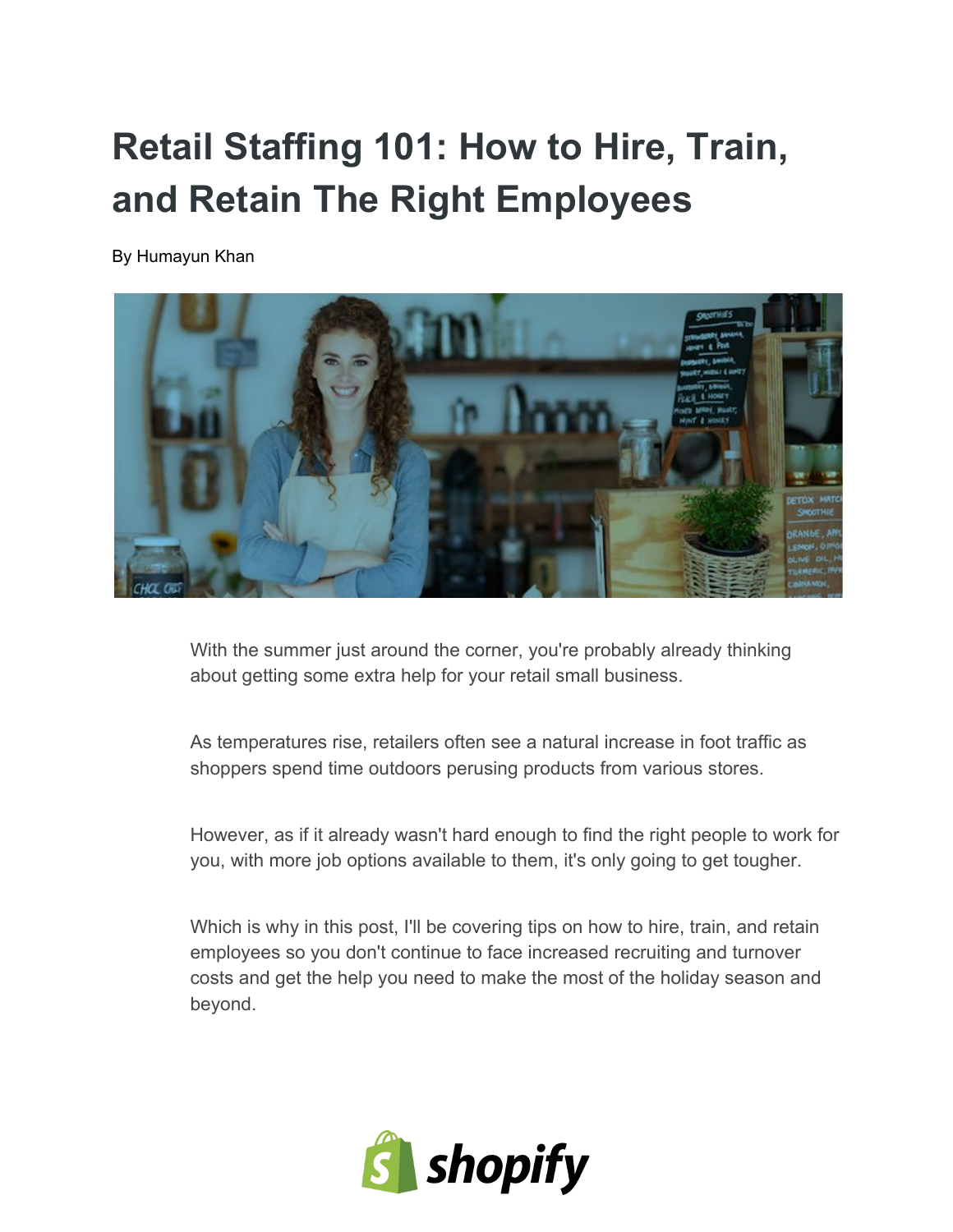Let's dive in.

### **Finding and Hiring Great Talent**

When it comes to finding and hiring great talent for your retail store, chances are you'll soon realize that competing with the big-box retailers is no easy task, especially during the holiday season.

To deal with the frustration of not being able to solicit enough candidates with your existing tactics, you'd do well to heed the words of customer service expert Anne. M. [Obarski,](http://www.sideroad.com/Retail_Services/hire-retail-employees.html) who suggests the following as a starting point:

*"Great employees are not born, they are developed in a business atmosphere where training is stressed, individuality is encouraged and personalities are respected. Word travels about the work environment in all sizes of stores. The key to recruiting quality employees is promoting and possessing a positive work environment no matter how large or small you are."*

With those words in mind, a good first step is developing a criteria for who you're looking for. This should ideally be in the form of a concrete job title and job description. Check out this Retail [Associate](https://www.smartrecruiters.com/TaylorStitch/78048450-retail-associate) job posting by Taylor Stitch to get started. As you'll notice, there's a few things you'll have to be very clear on, including:

- Daily duties and responsibilities
- Personality Traits
- Physical Requirements
- Qualifications or Experience Level

Once you know what type of employee you're looking for, it's time to get the word out. Traditionally, this meant simply putting a "Hiring" sign in the window display, but what you might find is that's often not good enough to get the quality or quantity of applicants that meet your needs. Given that you might not

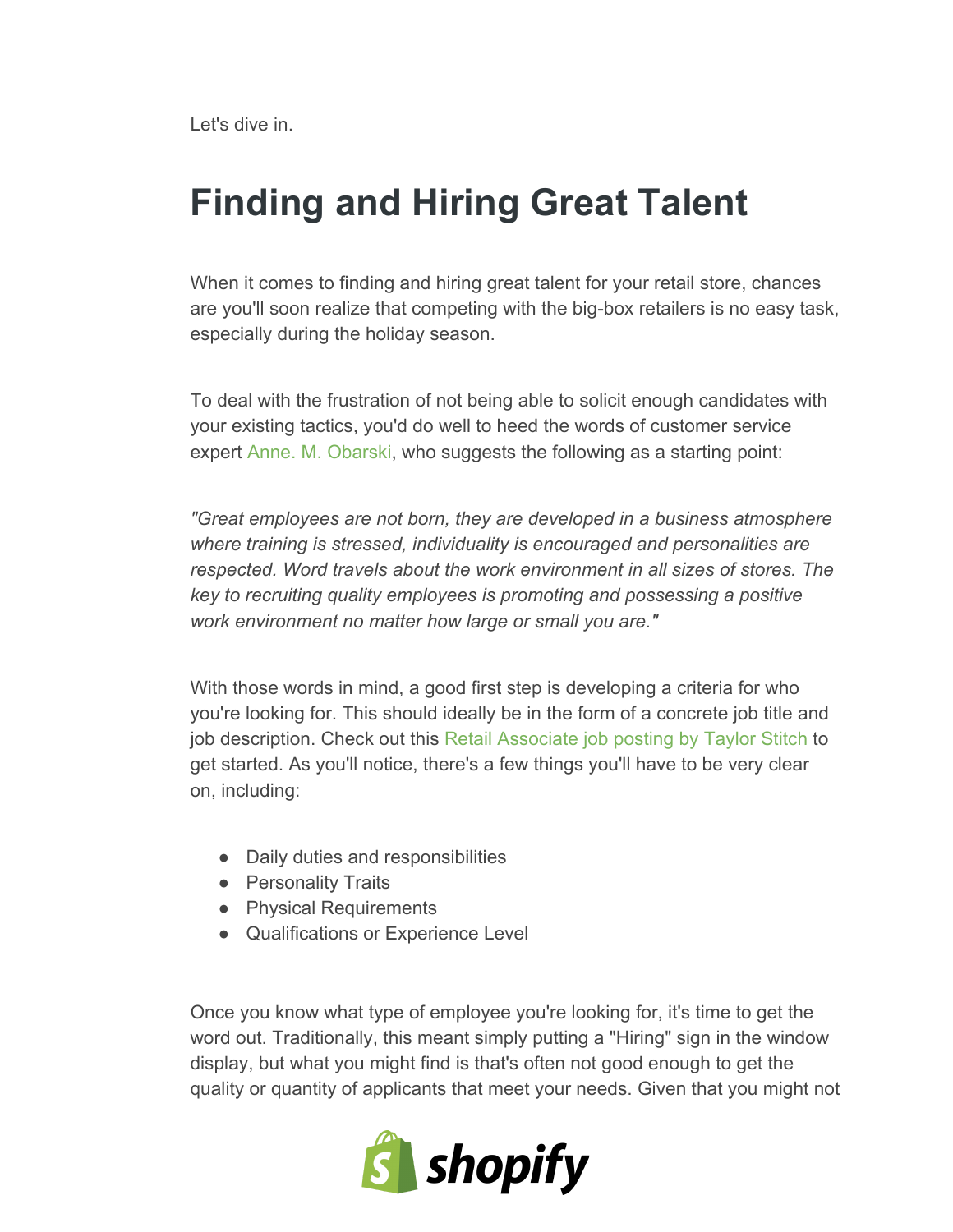have the budget to post to popular job boards and the like, here are some cost effective ways to advertising your job opening:

- Posting to your company and personal social media accounts, which should include Facebook, Twitter, and Instagram
- Asking family, friends, and professional networks for referrals
- Going to other retail stores and casually mentioning the opportunity to a sales rep that delights you, a practice that's also known as "poaching" in the recruiting industry
- Posting to Craigslist

Once you start getting flooded with resumes and prospective candidates, there's still interviewing selected individuals, and choosing which ones will make the cut. To help you do just that, here are tips from retail [expert](http://www.mastercardbiz.com/2013/09/11/how-to-hire-great-retail-employees/) Bob [Phibbs:](http://www.mastercardbiz.com/2013/09/11/how-to-hire-great-retail-employees/)

- **Hire people to work more hours, more shifts:**Don't hire tons of part-time workers, instead hire fewer workers who can work more hours.
- **Look for employees who play well with others:**During the interview, seek out evidence that applicant is engaged in the "real world" with other human beings (i.e. sports, volunteering, hobby groups...etc.) We look for the same thing with Shopify [jobs.](https://www.shopify.com/jobs)
- **Past behavior determines future behavior:**Frame interview questions around specific situations, meaning asking questions like "give me a time...," "when was the last time...," and other [behavioural](http://recruitloop.com/blog/behavioural-interview-questions/) type interview [questions.](http://recruitloop.com/blog/behavioural-interview-questions/)
- **Sell them on why you're a great place to work:**Phibbs recommends talking about your history, the work environment, perks, management style...etc.
- **Don't trust your gut:**Remember that no one is perfect, so even if you've found somebody who answers questions to your exact liking, be your own devil's advocate and find something that you don't like about them to balance your perspective.

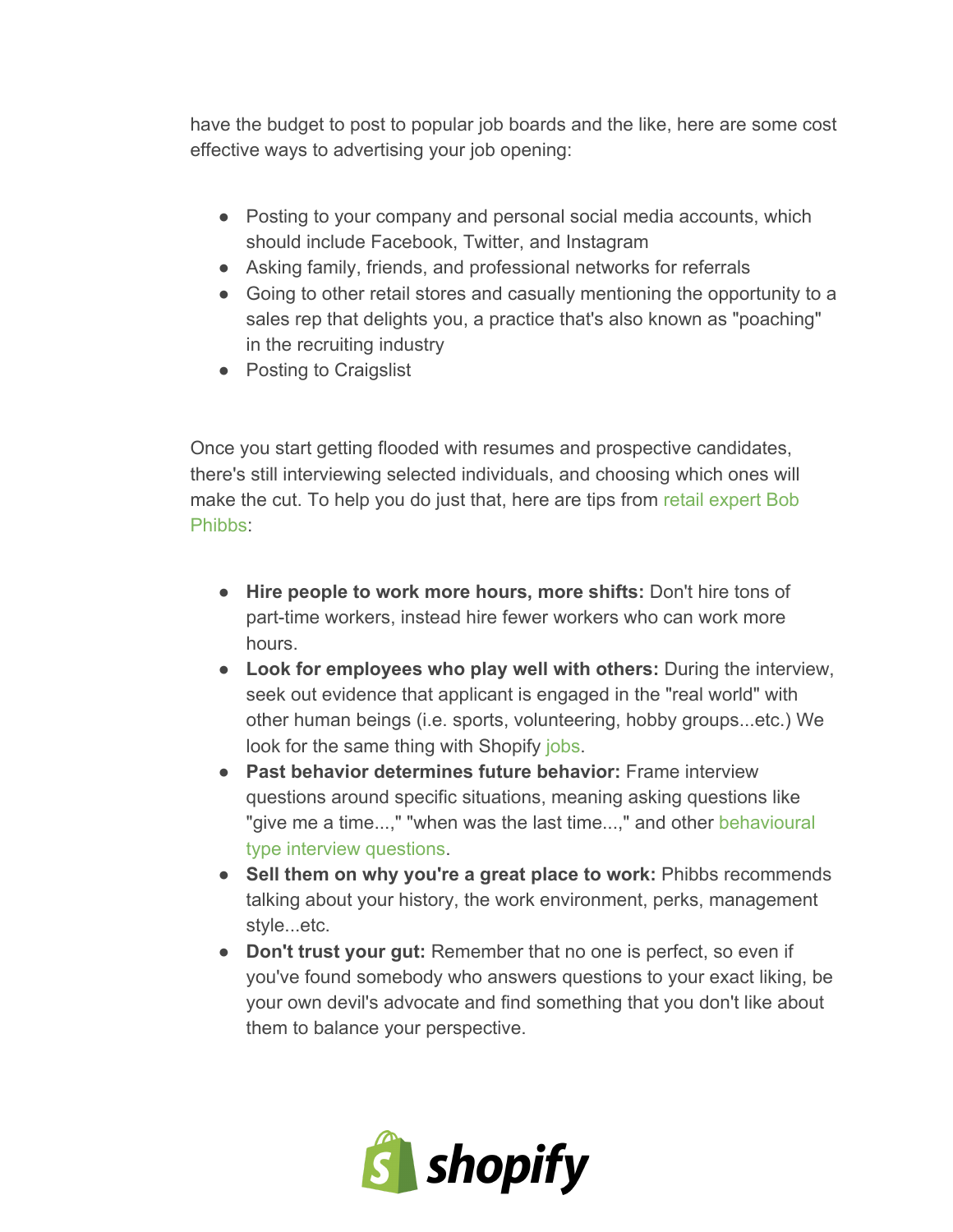● **Hire after a cooling off period:**give yourself some time before making the final call.

Once you've gone through the process and found the perfect number of employees you require, it's time to move onto training and retaining them.

## **Training for Stellar Performance**



Before you get started on training your newly hired employees, it's important that you understand and differentiate between the ideas of teaching the necessary "hard skills" and conditioning the behaviour or "soft-skills" of your employees.

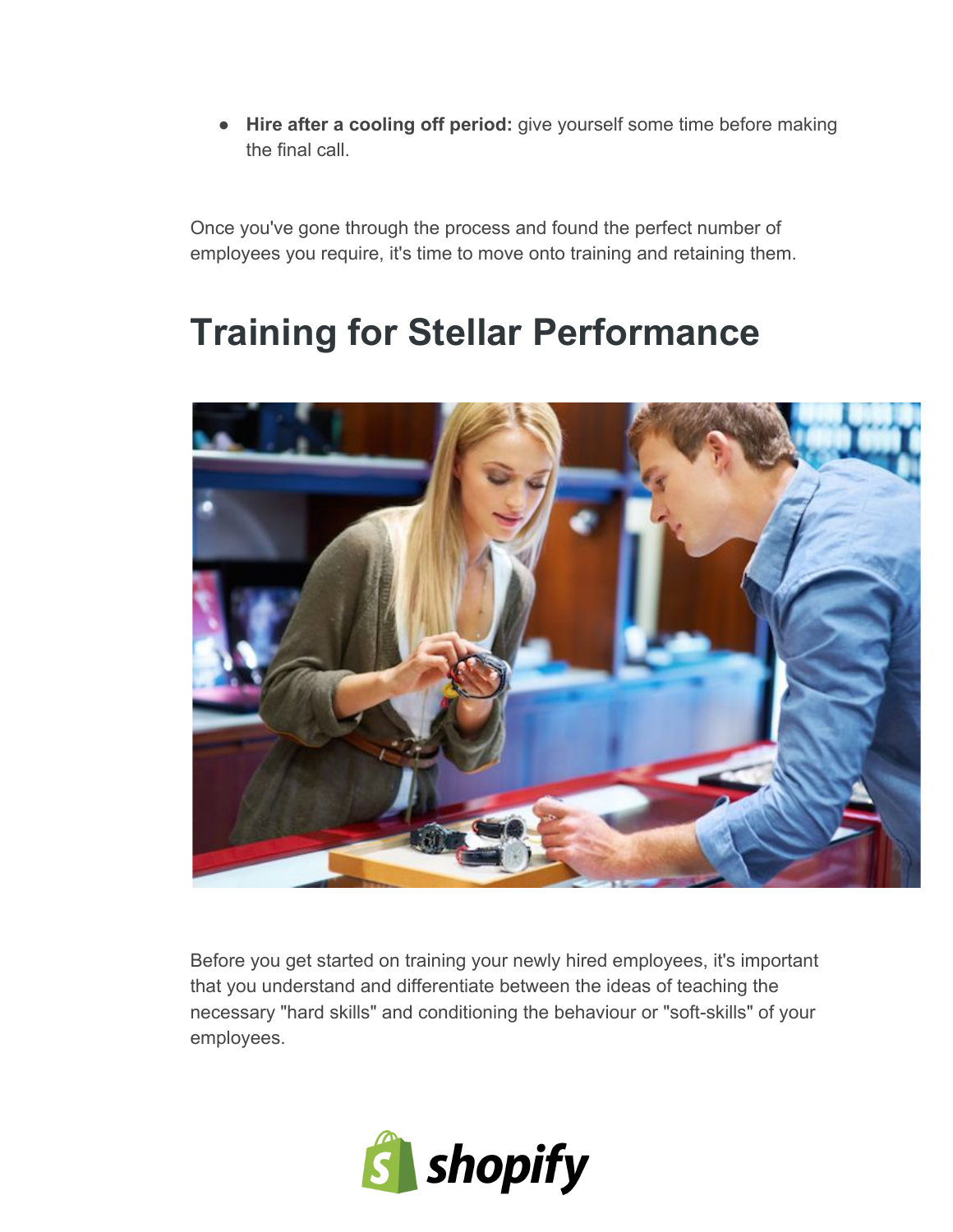You've probably already experienced that specific skills expected from your new hires like using your [POS,](http://www.shopify.com/pos) writing reports, stocking and managing inventory require step-by-step instructions. Here it's not a good thing when an employee gets creative and deviates from what's expected from them.

But then, other aspects of the job like courtesy, safety, efficiency, customer service and the like shouldn't be taught in the same robotic "how-to" way. You'll obviously want to provide guidelines and share with them what you've found to work in the past, but then leave some space for them to insert their own personality and thereby allow them to make an emotional investment in the job.

Two companies that do an incredible job of training and empowering their employees happen to be Disney and Nordstrom, who create possibly some of the most proactive and courteous [employees](http://www.shopify.com/blog/15517012-how-nordstrom-made-its-brand-synonymous-with-customer-service-and-how-you-can-too) in the world.

[Disney](http://www.trainingmag.com/content/inside-disney-u) provide general guidelines around safety, cost control, and efficiency but then simply tells new hires that the desired outcome of every interaction is to delight the "guest" and where possible exceed their expectation, leaving it up to their employees to fill in the gap. Meanwhile, Nordstrom is known for providing what might be the most succinct employee handbook ever, containing one simple rule, "use good judgement in all situations."

Here are some other tips for rethinking how you train your employees:

- **Listen More Than You Talk:**Doing the inverse will portray you as some one who "knows-it-all" and someone who isn't open to suggestions , ideas, and new ways of doing things.
- **Understand Their Motivation:**People are encouraged to do better at their job for all sorts of reasons, some extrinsic (salary, commission, perks) some intrinsic (skill mastery, autonomy, and learning new things), so it's fair to say that if you treat everyone the same, you'll get less than ideal results.
- **Help Them Learn:**People make mistakes, you've made them, I've made them, and your employees will make them. Rather than "losing it" or blaming them, consider helping them reflect on their actions, what

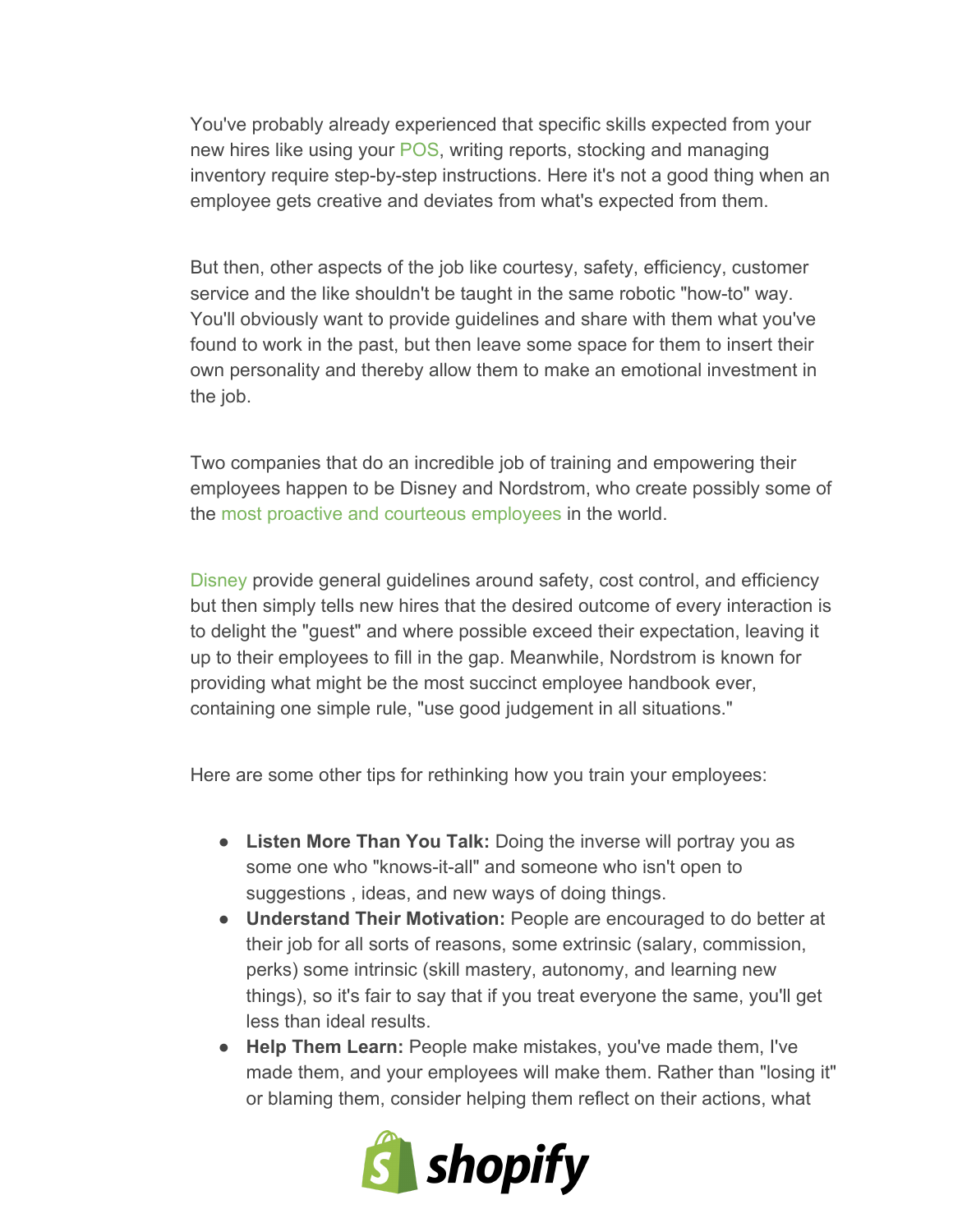went wrong, and what could be done differently the next time around for improved results.

Lastly, if you're really keen on learning more about employee behaviour, I highly recommend checking out Dan Pink's book ["Drive."](http://www.danpink.com/books/drive)

## **It's All About Retention**

After putting in so much time and effort to find, interview, hire, and then train a new employee, it's devastating when they prematurely leave, thereby requiring you to go through the hiring cycle all over again.

Just how costly is to replace an employee? Small Business Chronicle estimates that on average it costs [\\$17,000](http://hr.sparkhire.com/talent-management/how-high-turnover-impacts-your-employees/) to replace an employee that is at the medium wage in the U.S., which was almost [\\$52,000](http://en.wikipedia.org/wiki/Household_income_in_the_United_States) in 2013, so you can scale back from there. The bottom line is that it's costly not matter how much you pay your employees.

Additionally, here are some interesting stats from a [survey](https://www.sparkhire.com/video-interviews/hire-retail-employees-video-interviews) by Hay Group:

- 26% of retailers said their employee turnover costs have increased since last year
- 74% of retailers said their workers leave for better opportunities, rather than higher salaries
- Retailers averaged 67% turnover for part-time employees

So, how can you increase retention for your retail employees? Here are some quick tips to get you to start thinking in the right direction:

● **Create a Roadmap of Advancement:**As the above statistics showcase, employees leave for better opportunities, not necessarily better pay. Which is why you should carefully consider outlining an